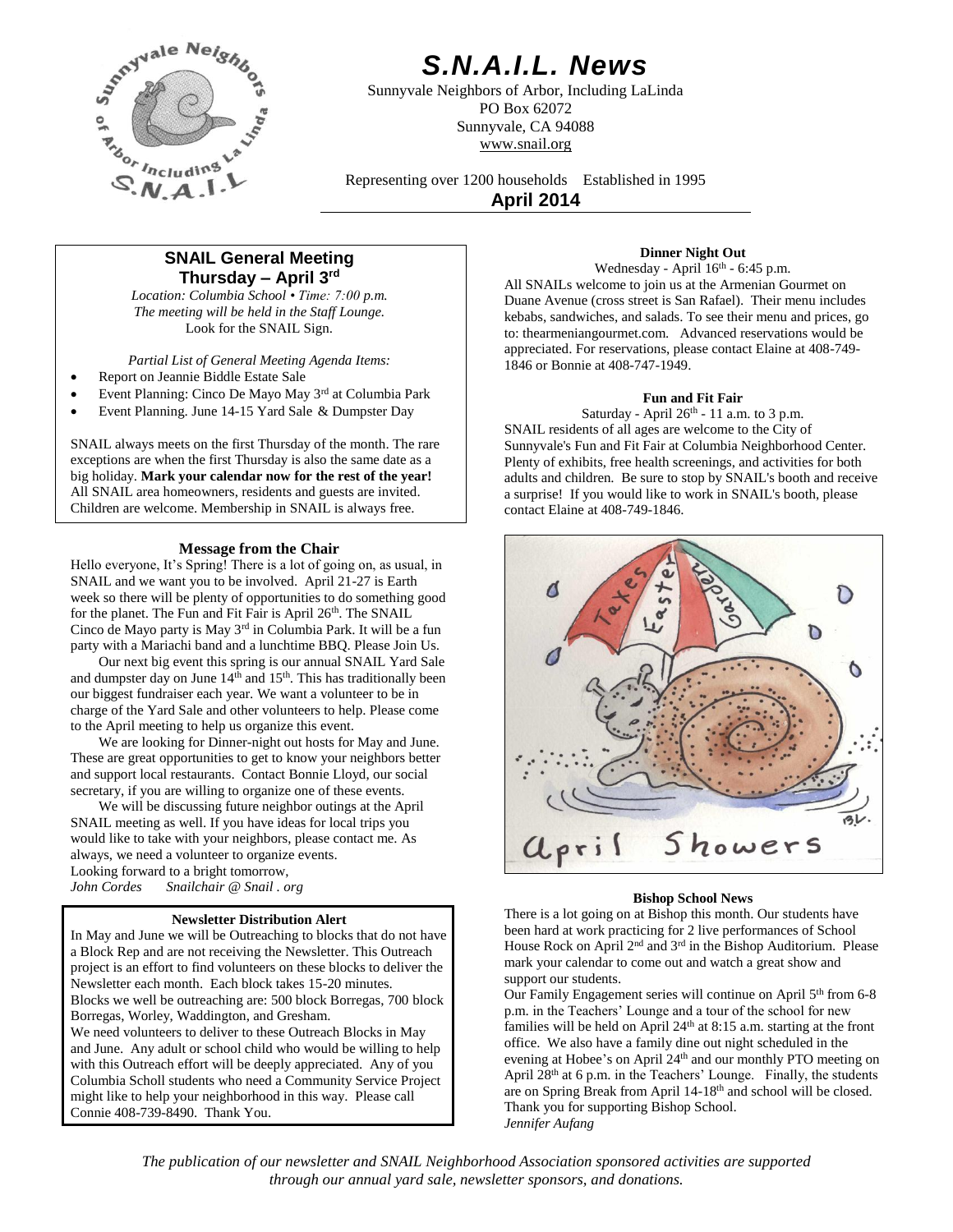| <b>SNAIL 2014 Event Calendar</b> |                        |                      |  |  |
|----------------------------------|------------------------|----------------------|--|--|
| Date                             | <b>Event Name</b>      | <b>Organizer</b>     |  |  |
| April 16th                       | Dinner Night Out @     | Elaine Rowan         |  |  |
| 7 PM                             | Armenian Gourmet       | RSVP to Bonnie Lloyd |  |  |
|                                  | Duane Ave & San Rafael | 408-747-1949         |  |  |
| April 27th                       | CNC School information | Elaine Rowan         |  |  |
| 9AM-3PM                          | booth                  | 408-749-1846         |  |  |
| May $3^{\text{rd}}$              | Cinco de Mayo observed | Coleen Daeley        |  |  |
|                                  | at Columbia Park       |                      |  |  |
| June $14/15$                     | Dumpster Day/Yard Sale | Barry Boyle          |  |  |

# **Keep Your Guard Up**

Security breached on East Duane Ave. The bad guys are out there so it's your responsibility to make it as difficult for them as possible. Per Sunnyvale PD, many of the break-ins occur during waking hours when we're away at work or on vacation and not during the night as many people are led to believe. Be on the lookout for folks dressed in uniform, people going from door to door disguised as sales folks or suspicious individuals meandering around the neighborhood as they may be checking to see if any one's home. Crime is on the rise. Crooks are very good at what they do and may work as a team so everyone needs to be vigilant in order to keep their risk to a minimum. Below are lessons learned and a few suggestions on how to make your home more secure.

1. Entry was made through the side gate, as it wasn't securely latched. Many gates have a string or wire connected to the latch and anyone can get in by pulling on it. To secure, lock the latch and install a sliding bolt on the bottom of the gate.

2. A tempered glass window on a door leading into the garage was shattered allowing them to open the dead bolt. A dead bolt keyed on both sides would have been a better option.

3. From the garage they kicked in the door to the kitchen. A more robust door fitted with dead bolts and longer screws would have slowed them down.

4. It is harder to take a flat screen TV that's bolted to a wall or mounted on a stand. Desktops, laptops and electronics are prime targets and difficult to secure unless one devises a way to bolt them down or lock them up

5. Take your car keys with you when going out of town or let your neighbor or best friend hold on to them. Keep your spares in a safe place and lock your garage door, disable your garage door opener and disconnect your car battery.

6. Valuables may be safer in a safety deposit box than at home. 7. Let your neighbors know that you're going out of town or find a house sitter.

8. Use motion detector lights in the front and back yard.

9. Home surveillance with an alarm system is an excellent way to deter theft.

Finally, be mindful of what's going on in and around our neighborhood, stay vigilant and above all…"Keep Your Guard Up".

*Wendell Shak*

## **SNAIL Trip to MBARI, July 19th**

The Monterey Bay Aquarium Research Institute (MBARI) in Moss Landing is going to host an open house on July 19<sup>th</sup>. Their staff, scientists, and engineers will share their knowledge and enthusiasm about oceanographic research at this special event. Highlights include science exhibits, technology demonstrations, deep-sea videos, presentations about their research, robotic submarines, and children's activities. This free event is fun for the whole family! For a schedule of the day's events, visit: [www.mbari.org/about/openhouse.html](http://www.mbari.org/about/openhouse.html) . We are taking a poll to see if we have enough interest from SNAIL residents to hire a coach so that nobody has to drive. If you are interested, please send an email to: FunTrip @ snail .org and tell us how many would be in your group.

*Jim Quaderer & Toni Damberger*

#### **Peery Park Development Update**

To soften the visual impact of LinkedIn, the City has agreed to begin a campaign to plant new trees in the neighborhood. The target area is East of N. Mathilda, North of W. Maude, West of Borregas, and South of W. Ferndale Ave. The outreach will be to property owners that have a vacant space located in the right-ofway adjacent to their property. However, I would encourage you to contact the city if you believe the tree is dead, malformed, or stunted. The trees should be good looking. For more information visit Trees.inSunnyvale.com. A tree in front of each house will help out everyone.

LinkedIn has agreed to have no signage visible from the SNAIL neighborhood. They have also agreed to have automatic shades that come down when the sun sets to reduce the light in the neighborhood. Details continue to be worked out with Sunnyvale Residents for Preserving and Enhancing Quality Neighborhoods (SRPEQN).

Kilroy, the owner of LinkedIn buildings, is also working with SRPEQN. Kilroy is willing to pay for landscaping on private property at targeted houses to reduce the impact of the buildings. Details are still being worked out.

#### **New Development**

Standard Pacific Homes is planning on 18 duets and 78 townhouses on San Aleso Ave. This new development will affect people living near West Ferndale Ave. and Madrone Ave. The new homes will be 39 feet tall. If you want to be involved with the development process, contact Standard Pacific Homes and watch for Planning Commission Meetings.

*Dwight Davis, Pine Ave. DwightADavis @ earthlink .net*

#### **Proposed San Aleso Development**

A conceptual plan (subject to change -- not final) of a proposed residential development on San Aleso Ave. has been uploaded to the "files" section of the SNAIL Yahoo newsgroup. Look for 3 PDFs.



Craig Champion of Standard Pacific Homes explaining preliminary concepts for a proposed residential development on San Aleso Ave. at our Mar. 6<sup>th</sup> General Meeting.

#### **FREE Advance Health Care Planning Workshop** Thursday, April 17<sup>th</sup>, 2014 at 10:00 a.m.

Protect your loved ones from the pain of indecision or conflicts over your medical care by learning what you can do to prepare for unexpected events. This hands–on workshop will give you all the tools you need to understand and complete an Advance Directive form. Anyone who does not have an advance directive or has one that has not been updated in years should attend. Breakfast will be served. The workshop is presented by Karen Storey, a certified Respecting Choices instructor and facilitator who has helped hundreds of people gain peace of mind by having conversations with their loved ones and completing advance directives. Space is limited so registration is required by email at [share](mailto:share@bayareaolderadults.org)  $\omega$ [bayareaolderadults](mailto:share@bayareaolderadults.org) .org or phone 408-774-0593 and leave your full name and phone number. You will receive detailed directions after you register. Sponsored by a Sunnyvale-based nonprofit organization.

*www.bayareaolderadults.org Dr. Anne Ferguson*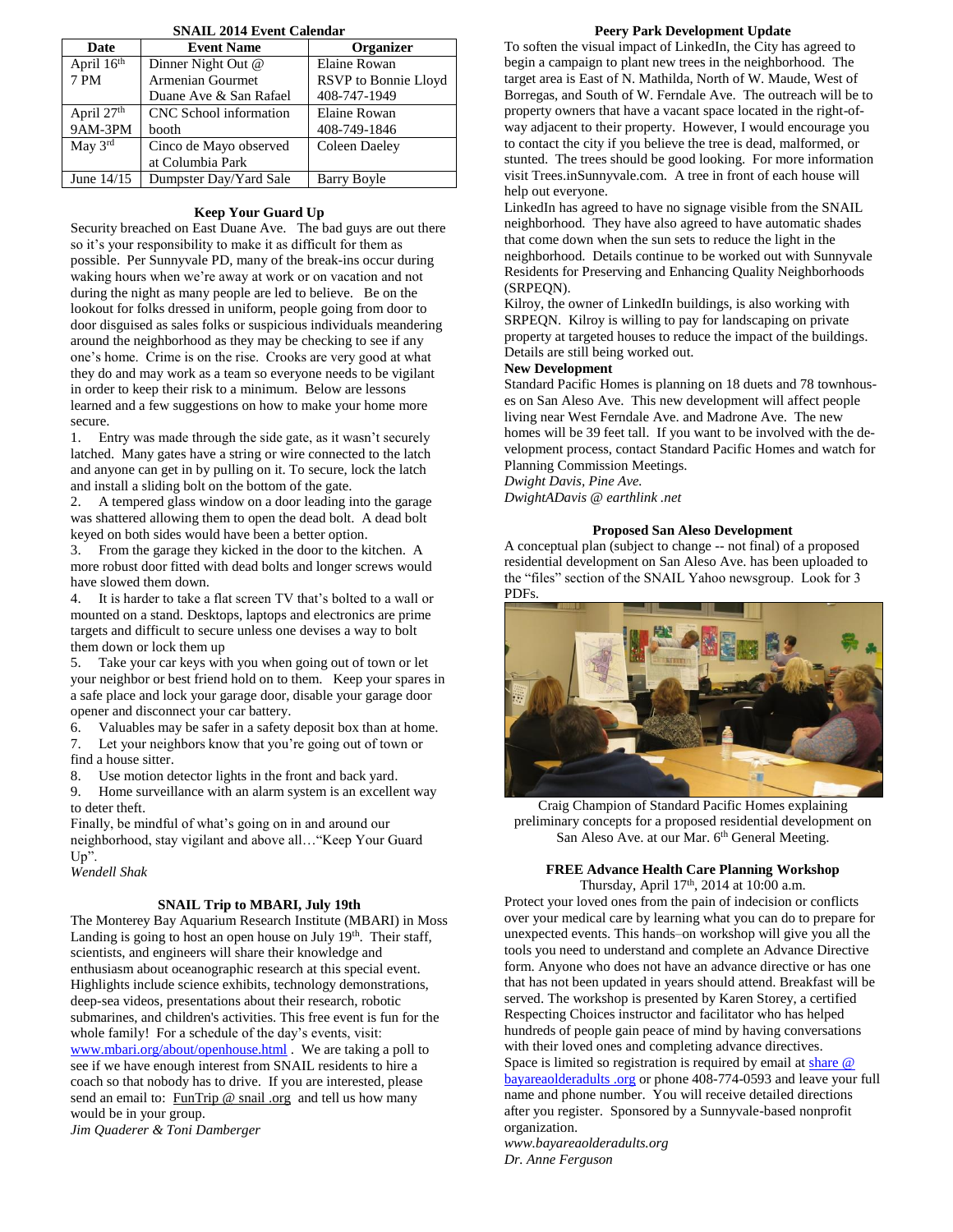## **Brief Summary of March Meeting Minutes**

• Standard Pacific Homes: Craig Champion, Kerri Watt and Steven Hoang were the guest speakers. They have come to the neighbors before going to the City to talk about their proposed homes along San Aleso to hear neighbors' concerns. The proposed plan at this time is 72 3-story townhouses and 18 2-story duet homes, each home will have 2 enclosed parking spots. The 2 story homes will be the ones that backup against the homes on Madrone and W. Ferndale. Proposing building a park, 90 guest parking spots and a walkway to Ferndale. Neighbors' concerns were: walkway (Kerri Watt mentioned using key fob), added traffic, the 2-story homes looking in the backyards of homes on Ferndale and potential for more robberies.

• Jeannie Biddle Estate Sale March 8 & 9: Sharon McKnight, Mariany Ramli, Elaine Rowan and Bonnie and Malcolm Lloyd volunteered to help. SNAIL voted to provide money for change (which will be paid back after the sale) and money for breakfast & lunch for the volunteers.

• Cinco de Mayo May 3rd at Columbia: Organizer Coleen Daeley reported on tentative activities: story of Cinco de Mayo read, crayons & butcher paper for kids to draw pictures of the story, Mariachi Band (SNAIL voted & passed money for band). Food: Bagels, Donuts, BBQ and a Piñata. Volunteers needed.

• Dumpster Day/Yard Sale Discussion: Dumpster Day, June

14. Yard sale, June 14 & 15, organizer needed.

• Elkhorn Slough Safari Tour: Jim Quaderer read information June Valenti sent. The 1½ -2 hours tour prices: \$35-adults, \$32 seniors \$26-kids. Organizer needed.

- SNAIL Trip to MBARI, July 19: See separate article.
- Dinner Night out April 16: See separate article.

• What's in your garage event: Sharon McKnight suggested and offered to organize having a day where people share types of projects they do in their garages.

SNAIL Booth at Columbia Fun & Fit Fair: See separate article.

• Armory Volunteers: Malcolm Lloyd reported that this was the last month for the homeless shelter and it went well this year. Had 8 volunteers show this last time.

• Discussion on SNAIL being Non-Profit: Bonnie Lloyd voiced concern over SNAIL being a non- profit. John Cordes said we were – we have a State Number just waiting on the Federal Number.

#### **SNAIL Yard Sale 2014**

The most fun annual activity for many in the neighborhood is the SNAIL Yard Sale (June 14-15). This activity is also how SNAIL raises most of its funding. We will have volunteers to help out with various aspects of this event but we need an organizer. If you are able to volunteer to organize this very important event, please contact John Cordes or come to our next general meeting.

#### **Next Newsletter Deadline**

The deadline for submitting articles and photos for the SNAIL May monthly newsletter is Saturday, April 12<sup>th</sup>. Simply email to SNAILeditor @ snail . org

#### **Neighborhood April Street Sweeping Schedule**

Our streets are generally swept every two weeks on the day following your trash pickup. This month, the street sweeping schedule is:

| East SNAIL Neighborhood Tues., Apr. 1st, 15th, 29th |  |
|-----------------------------------------------------|--|
|                                                     |  |

West SNAIL Neighborhood | Wed., Apr.  $2<sup>nd</sup>$ ,  $16<sup>th</sup>$ ,  $30<sup>th</sup>$ If possible, please move your car off the street on street sweeping days.



When the SNAIL Estate Sale organizer, June Valenti, suffered a death in her family just a few days before the event, Valerie Suares (L) and Barbara Williams (R) volunteered to step in as organizers. The event was held on March  $8<sup>th</sup>$ -9<sup>th</sup> and was a great success!

Condolences from SNAIL to June Valenti, whose mother passed away in Michigan this March.

#### **Loss of TV Reception?**

 Are you using a TV antenna? Have you noticed bad or intermittent TV reception since the steel framework for the LinkedIn buildings was constructed in June of 2013? If so, your reception problems could be caused by the LinkedIn buildings. In my case, a LinkedIn building is between my house and Sutro Tower (Twin Peaks, San Francisco). This has been one of the grievances which Sunnyvale Residents for Preserving and Enhancing Quality Neighborhoods (SRPEQN) has made to the City, Kilroy Realty Corp., and LinkedIn.

 Kilroy Realty Corp. believes that there are probably solutions to solve any reception problems. They are looking to tailor individual solutions for each homeowner with TV reception problems and they are looking for the contact information for everyone who is affected. If your TV reception has been affected, please send: your full name, address, phone number, and email to: SRPEQN @ gmail .com or call 408-737-9479. *Jim Quaderer, Beechnut Ave.*

| SNAIL BOARD and CITY of SUNNYVALE SUPPORT STAFF |                             |                              |              |  |
|-------------------------------------------------|-----------------------------|------------------------------|--------------|--|
| <b>Chair</b>                                    | John Cordes                 | 550 E. Arbor Ave.            | 650-288-9645 |  |
| Email                                           | SNAIL chair $@$ snail . org |                              |              |  |
| <b>Vice Chair</b>                               | Elaine Rowan                | 690 W. Fernwood Circle       | 408-749-1846 |  |
| <b>Secretary</b>                                | Sarah Cain                  | 385 N. Fernwood Circle       | 818-427-0892 |  |
| <b>Treasurer</b>                                | Patsy Duke                  | 476 E. Arbor Ave.            | 408-830-0097 |  |
| <b>Newsletter Editor</b>                        | Mark David                  | 621 San Diego Ave            | 408-734-4325 |  |
| <b>Newsletter Distribution Coordinator</b>      | Connie Cook-Turner          | 810 Carolina Ave.            | 408-739-8490 |  |
| <b>Social Secretary</b>                         | Bonnie Lloyd                | 802 Borregas Ave.            | 408-747-1949 |  |
| <b>Neighborhood Preservation</b>                | <b>Steve Frias</b>          | SFrias @ sunnyvale. ca. gov  | 408-730-7613 |  |
| <b>Neighborhood Resource Officer</b>            | <b>Todd Fekete</b>          | TFekete @ sunnyvale. ca. gov | 408-730-7153 |  |